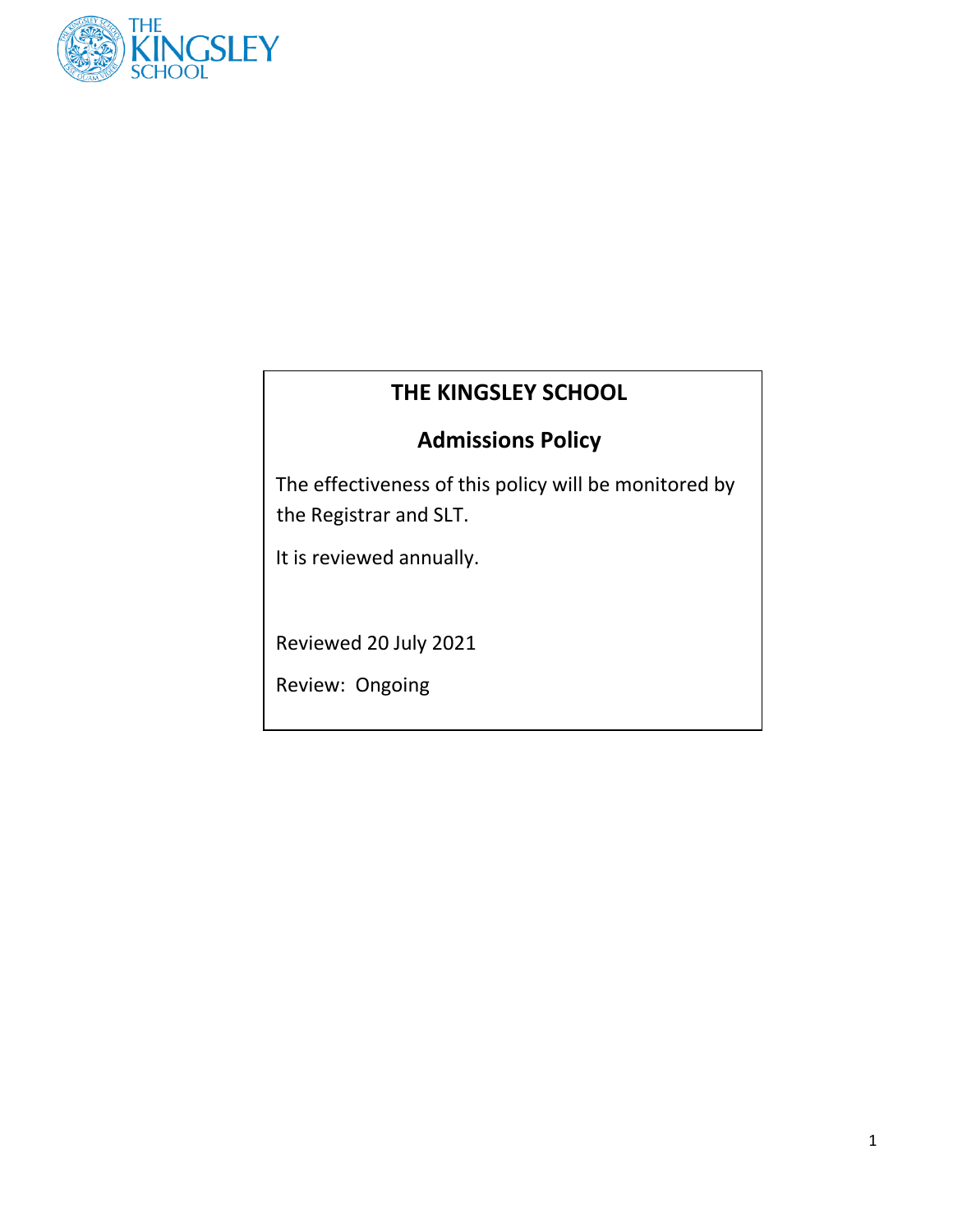

The Kingsley School prides itself on its caring approach which focuses on individual needs. As we are a selective school we believe that it is important to determine whether our school is suitable for the pupil as well as whether the pupil is suitable for Kingsley.

The aims of this policy are:

- i. To ensure compliance with the School's charitable purposes
- ii. To set selection criteria and procedures that are consistent with this charitable purpose and fair to applicants
- iii. To identify applicants whose academic and other abilities appear to match the ethos and standards of the School and whose personal qualities suggest they have the potential to contribute sufficiently to the School community and benefit from the many opportunities that The Kingsley School offer

# **Equality, Diversity and Disability**

All candidates for admission will be treated equally, irrespective of their, or their parents', race, sexual orientation, religion or belief, gender reassignment or any disability. Candidates will also be treated equally in respect of their parents' gender or marital or civil partnership status.

The School is inclusive and welcomes applicants with disabilities and special educational needs. The School's facilities for the disabled and those with special educational needs are limited due to the layout and structure of the buildings but it will do all that is reasonable to comply with its legal and moral responsibilities under The Equality Act 2010, The Special Needs and Disability Act 2001 and the SEND Code of Practice 2015 in order to accommodate the needs of applicants who have disabilities for which reasonable adjustments the School can cater adequately.

If the applicant has any special educational needs, learning difficulties or a disability, parents or guardians must notify the School on the Registration Form, providing full written details, including a copy of all reports prepared by Educational Psychologists and/or other appropriate specialists where available.

# **Entry Points**

The School does not rigidly apply the 1 September birthday watershed for determining the applicant's eligibility for entry. In some circumstances the School may offer a place in a year lower than the applicant's age would normally imply. Likewise, in exceptional circumstances, the School may offer an applicant a place in a year ahead of their chronological age if it is deemed by the Headteacher that the child is able to demonstrate that they are of sufficient maturity to cope with the academic and social demands of the School and that it is in the child's best interest to do so. Parents or guardians will be consulted but the Head teacher's decision is final.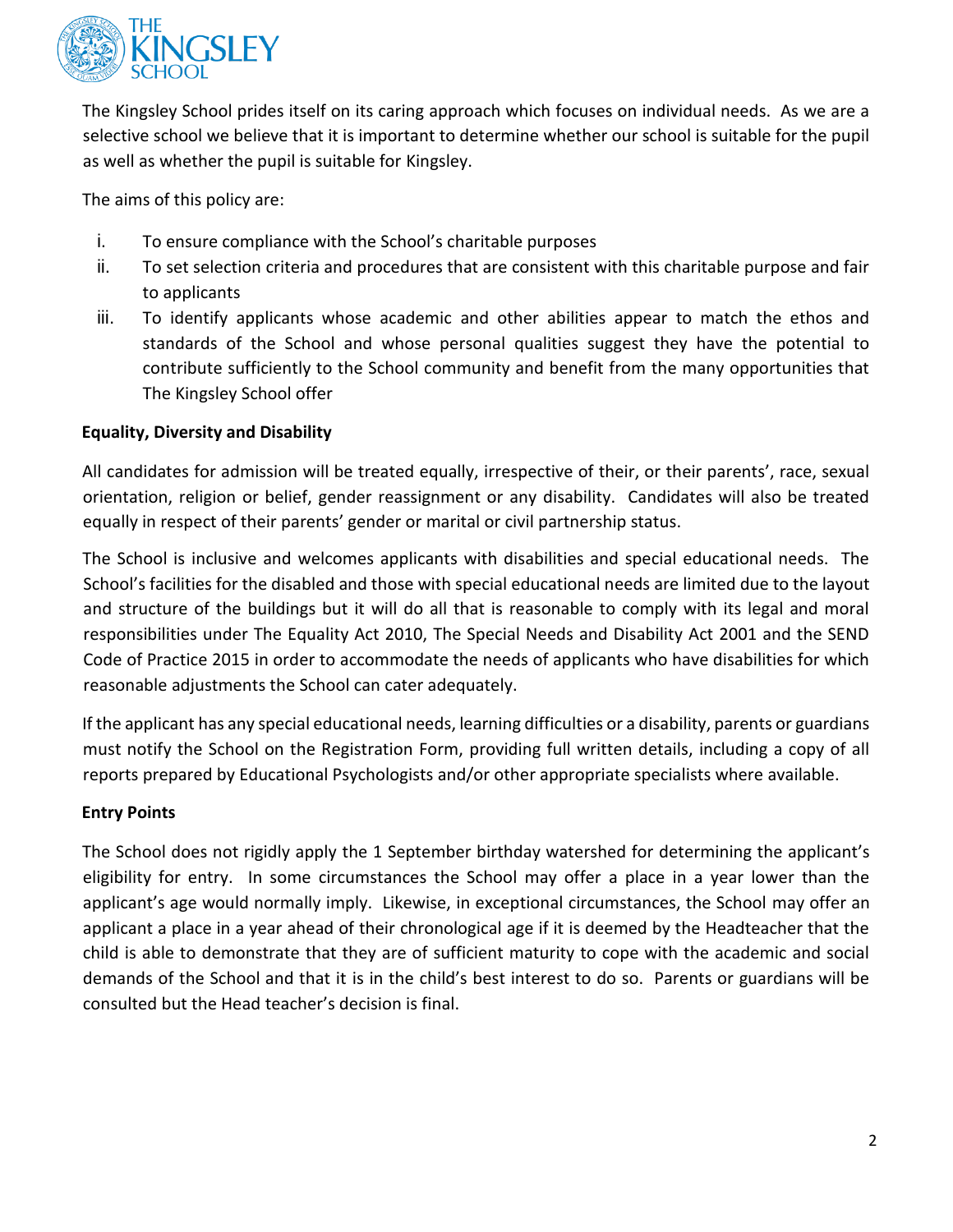

## **Registration**

Parents or guardians must complete a Registration Form and pay the Registration Fee. The Registration Fee is set as a payment towards the costs incurred by the School in administering the admissions process and is non-refundable.

The completion and signing of a Registration Form does not guarantee admission by the Headteacher nor does it in any way bind parents.

Parents are encouraged to register their children for entry into The Preparatory School at any time prior to admission. The act does not guarantee a place as in all cases an entrance exam or assessment must be undertaken. It does, however, allow the School to ensure that parents are kept informed of open days and other events and in so doing build up a relationship with the family prior to the child seeking to enter the School.

## **ENTRANCE PROCEDURES**

Pupils for entry into all years may apply at any time in the school year. If places are not available a pupil can be placed on a waiting list.

Preconditions:

- i. The applicant is of the appropriate age and sufficient maturity
- ii. The present school reports satisfactory attitudes and conduct on the part of parents or guardians and the applicant.
- iii. Fees (if applicable) at the present school have been paid in full.
- iv. Commitment on the part of the parents or guardians to the School's academic, extracurricular, pastoral and co-educational ethos as described in the School's Aims.
- v. The applicant's learning difficulties and other special needs (if any) have been fully disclosed at the point of registration to the School
- vi. The School is able to provide adequately for any disability or special educational needs (if any) the applicant may have, making reasonable adjustments as necessary.
- vii. The School, having made reasonable adjustments, have the capacity to cope with any disability the applicant may have.

# **The Preparatory School**

Entrance procedure in the Prep School consists of a taster morning/day where the prospective pupil is able to spend time with their year group following their timetable.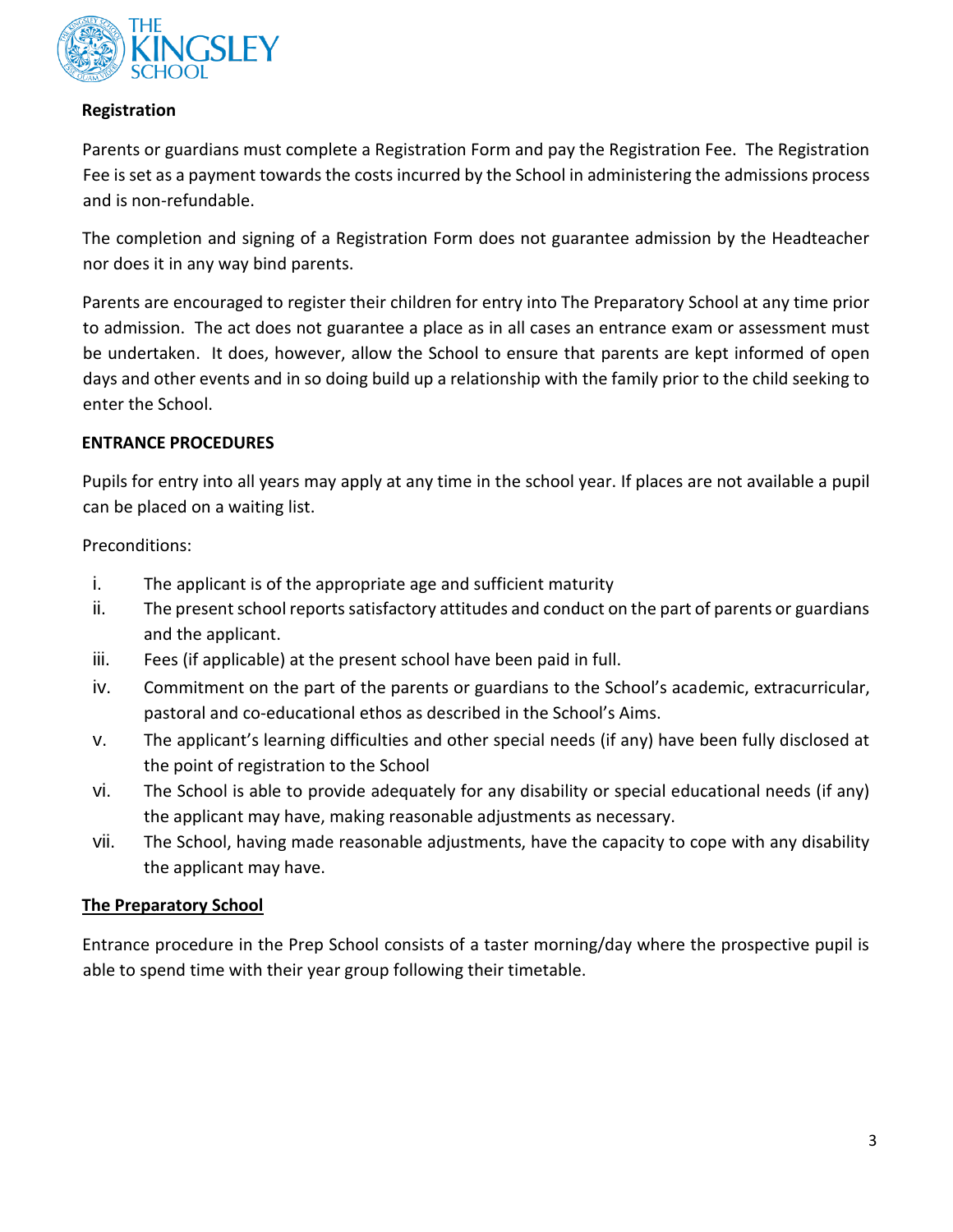

## **PRE-SCHOOL and Reception**

A short morning visit to assess the suitability of the child who will be informally and unobtrusively assessed during the morning by the class teacher.

## **Key Stage 1**

A full day in class and assessment of reading, writing and numeracy.

## **Key Stage 2**

A full day in school with a formal test in English, mathematics and writing.

## **Senior School (Students only)**

Entrance is by examinations, interview and a reference from the current school.

## **Entrance Examinations of External Candidates**

- i. For entrance to Year 7, written tests consisting of papers in maths, English and verbal reasoning are taken. Examples of the maths and English papers and additional details in the Admissions Handbook can be found on the School's website.
- ii. Pupils for entry into Years 8 -11 sit a written assessments in English, (comprehension and creative writing) and Maths

#### **Interview**

Each student is interviewed, usually by the Headteacher. During the interview, the pupil is invited to give a brief talk on a topic of their choice.

## **Guaranteed Senior School Places for Internal Candidates**

Students joining the Prep School up to and including the start of Year 5.

For those students who join us in Year 3, Year 4 or at the beginning of Year 5, the Headteacher intends to offer those students a place into Senior School at the end of the Spring term in Year 5, following the autumn term assessments and interview with the Headteacher.

If there is doubt about a Prep School student's suitability for the Senior School, this will be communicated at the end of the autumn term in Year 5. In such circumstances the Headteacher may use the Year 5 summer term assessments and/or the Entrance Examination for external candidates to determine whether a Senior School place will be offered or now.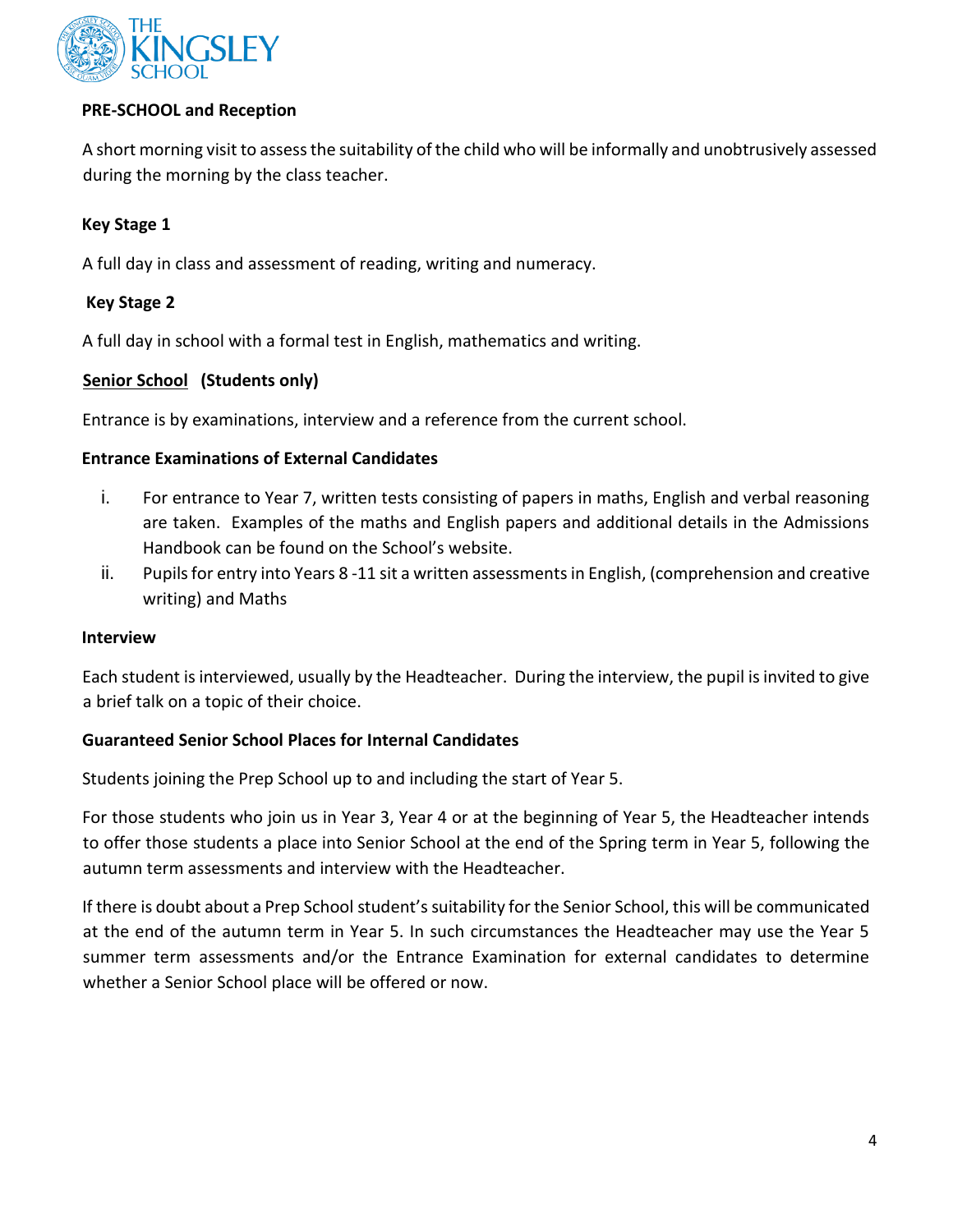

# **Sixth Form**

## **Guaranteed Sixth Form Places for Internal Candidates**

Entrance to the Sixth Form is automatic for Kingsley Year 11 students. We would normally expect a minimum of five GCSEs at 9 - 4 with ideally a level 6 in those subjects to be studied at Sixth Form. Due consideration will be given if these levels are not achieved. Should we believe that entrance to Sixth Form is not in the best interests of a student, we will advise of this as early as possible. If a student does not wish to continue studying at The Kingsley School after Year 11, then one term's notice must be given in writing to the Headteacher, as stated in our terms and conditions.

## **External students joining Kingsley at Sixth Form**

A registration form should be completed and a confidential report is requested from their current Headteacher. Copies of Year 10 and Year 11 reports are also required and where available, mock examination results.

Students are interviewed formally by the Headteacher or the Head of Sixth Form and will need to provide evidence of their GCSE results. We will be looking for evidence of a student's commitment to learning as well as an indication of a high level of self-discipline and motivation to succeed. Also important is what the student can offer the Kingsley School

## **Offer of a place in The Preparatory School, Senior School or Sixth Form**

Following a successful application, an offer letter will be presented to the parents of the applicant, who, if they wish to accept the offer, should complete and return the Acceptance Form with the required fee deposit to secure the place. The acceptance deposit will be retained in the general funds of the School until the pupil leaves and will be repaid by means of a credit without interest to the final payment of fees or other sums due to the School at leaving (unless parents wish to donate the acceptance deposit to the School). Parents will receive a copy of The Kingsley School's Standard Terms and Conditions along with any Condition of Award of a Scholarship or other awards if applicable. By signing the Acceptance Form parents are agreeing to the terms and conditions as laid down by the School. Parents will also be asked to complete a set of consent forms and a medical questionnaire (the information in it will be kept confidentially by the school nurse)

For Senior School places into Year 7, although parents may reply whenever they wish, in accordance with the Code of Practice for all independent schools, they are not required to accept an offer until the first Monday in March prior to the pupil starting in the subsequent academic year.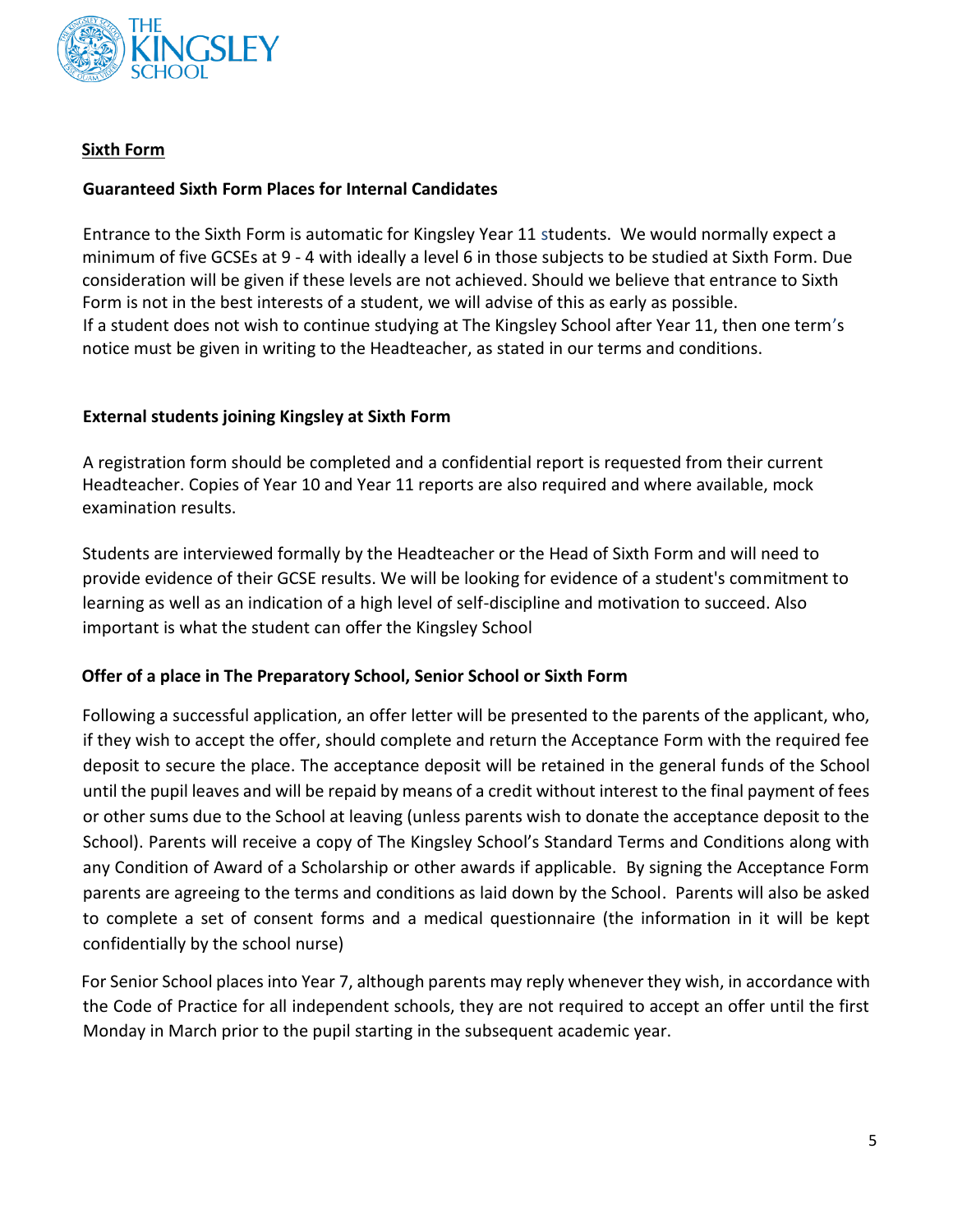

The final decision to admit a pupil is taken by the Headteacher in conjunction with The Head of Prep and The Head of the Sixth Form where applicable. Parents whose child is not accepted for a place may appeal in write to the Chair of the Governing Body.

# **Scholarships and Bursaries**

Kingsley scholarships are prestigious awards offered annually at Year 7 and Year 12.

- i. Academic Scholarships may be awarded at entry into Year 7 and Year 12.
- ii. Year 7 entry Subject Scholarships may be awarded for music, drama, art and sport.
- iii. A discretionary Kingsley All-rounder Scholarship can be awarded by the Head.
- iv. Sixth Form Individual Subject Scholarships will be awarded to the students who perform best in each subject. Candidates should also have the potential to attain a 7 to 9 grade in the subject at GCSE level and must continue with the subject through to the end of Year 13. A student may be awarded up to a maximum of two individual subject scholarships.
- v. Major Scholarships are the most prestigious of our academic scholarships and are awarded to the student(s) who in the opinion of the Headteacher has the best overall performance in the examination across any three subjects and in the common open task. In addition to the examination there is an interview process, held on a later date, with members of the Senior Leadership Team.

The School issues means-tested bursaries to pupils who have the potential to take full advantage of every opportunity offered at The Kingsley School. The application process for a bursary is confidential and is handled by the registrar and Head of finance. Applications will be reviewed annually and if necessary may be adjusted accordingly. In order for an applicant to be considered for a bursary the pupil must first satisfy the usual entry criteria.

Both scholarships and bursaries applicants must be received at the same time as the main registration form.

## **Academic and Learning Support – Reach Up programme**

The contribution that every pupil makes to our community is recognised and valued through an inclusive and welcoming ethos. As part of the everyday offering to all pupils, there is full access to a large number of support mechanisms and teacher-led sessions. These include, but are not limited to:

- Differentiation within the classroom
- Daily Enrichment programme sessions to extend learning
- Reach Higher activities for particular gifts and talents
- A teaching assistant in the Prep School classrooms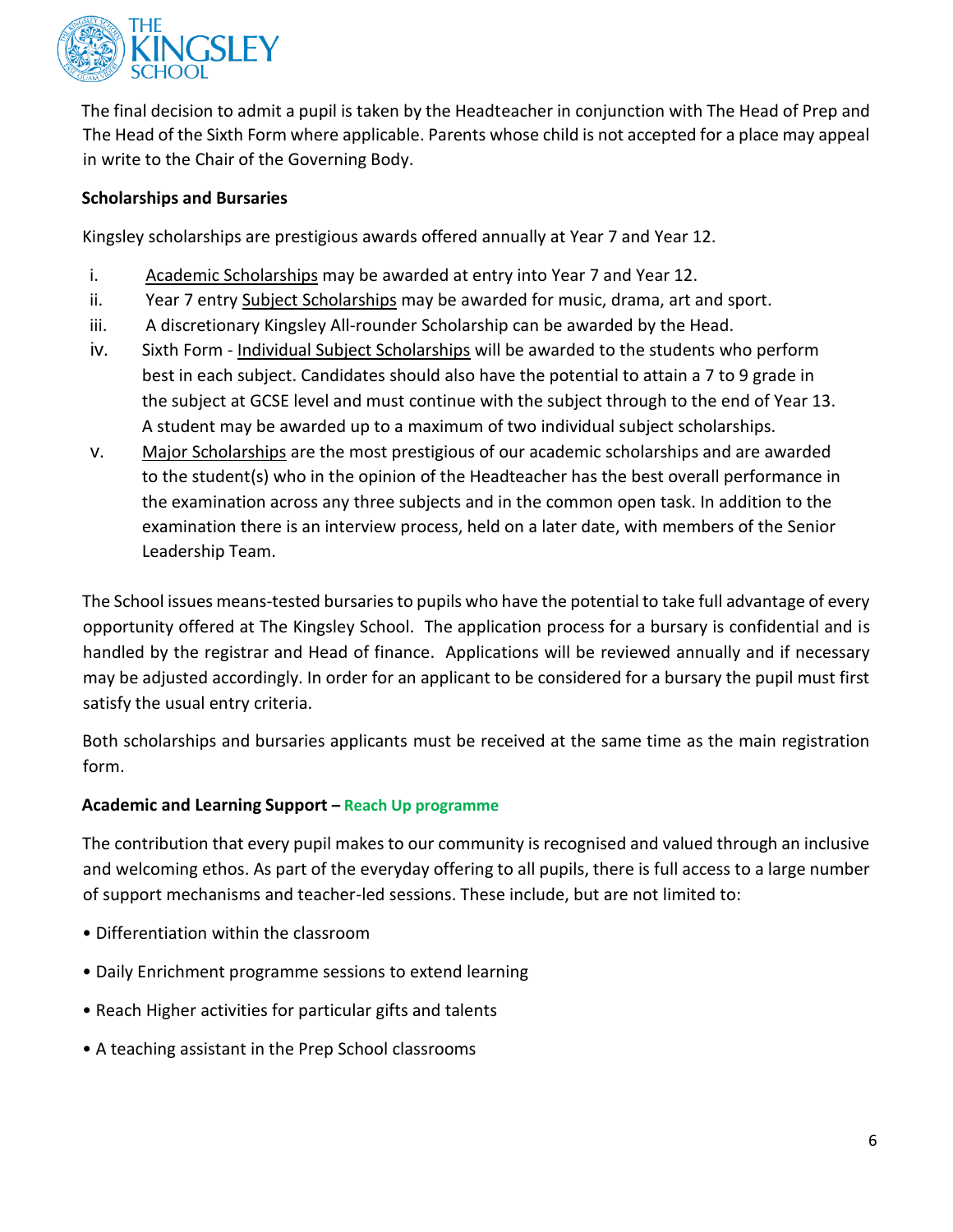

- Departmental clubs and support drop in clinics
- A Sixth Form learning mentor

However, it might be that a pupil requires a more specific and tailored programme of support. In these cases, the Head of Learning Support, in conjunction with class teachers and other staff members will work to ensure that the support sessions are matched to the requirements of the pupil. The provision for each pupil will be assessed on a case by case basis, against the background of need within the Kingsley environment and taking into account the recommendations from any reports provided.

These sessions are divided into the following tiers of support:

- Small group sessions, once or twice per week
- Individual sessions on a 1:1 basis

In some Prep classes a teaching assistant may be provided for an entire class where additional support is required. Where there is a requirement in a Prep School classroom for small group academic support, this is likely to incur an additional charge. In the Senior School, specialist small group support will usually take place outside of the class and may be in place of another subject. This will incur an additional charge. Please see our Reach programme information booklet for details regarding charges.

The home-school relationship is key to the success of support and a pupil's academic progress. As such, open and honest communication between parents, pupils and the Learning Support department is a keystone of the success for any additional provision. Members of the Learning Support team work with parents, staff and pupils to create an Individual Pupil Profile, which includes strategies and a suggested programme of support which is tailored to the pupil's needs. We welcome parental input and pupil contributions to their own learning journey.

Entrance to the school is primarily through written assessment. Pupils with identified SEND are expected to take part in all assessments. Their difficulties are taken into consideration when their performance is assessed. Prospective parents are required to disclose any known Special Educational Needs or Disabilities prior to the assessment and provide copies of any existing reports or assessments. Extra time is allowed for students with known difficulties if written evidence of the need for this arrangement is timeously provided.

In deciding whether to offer a place to a pupil with SEND, regard is given to their performance in the entrance examination in the light of their known difficulties and the school's suitability to meet those needs.

Please refer to the School's SEND Policy for further information.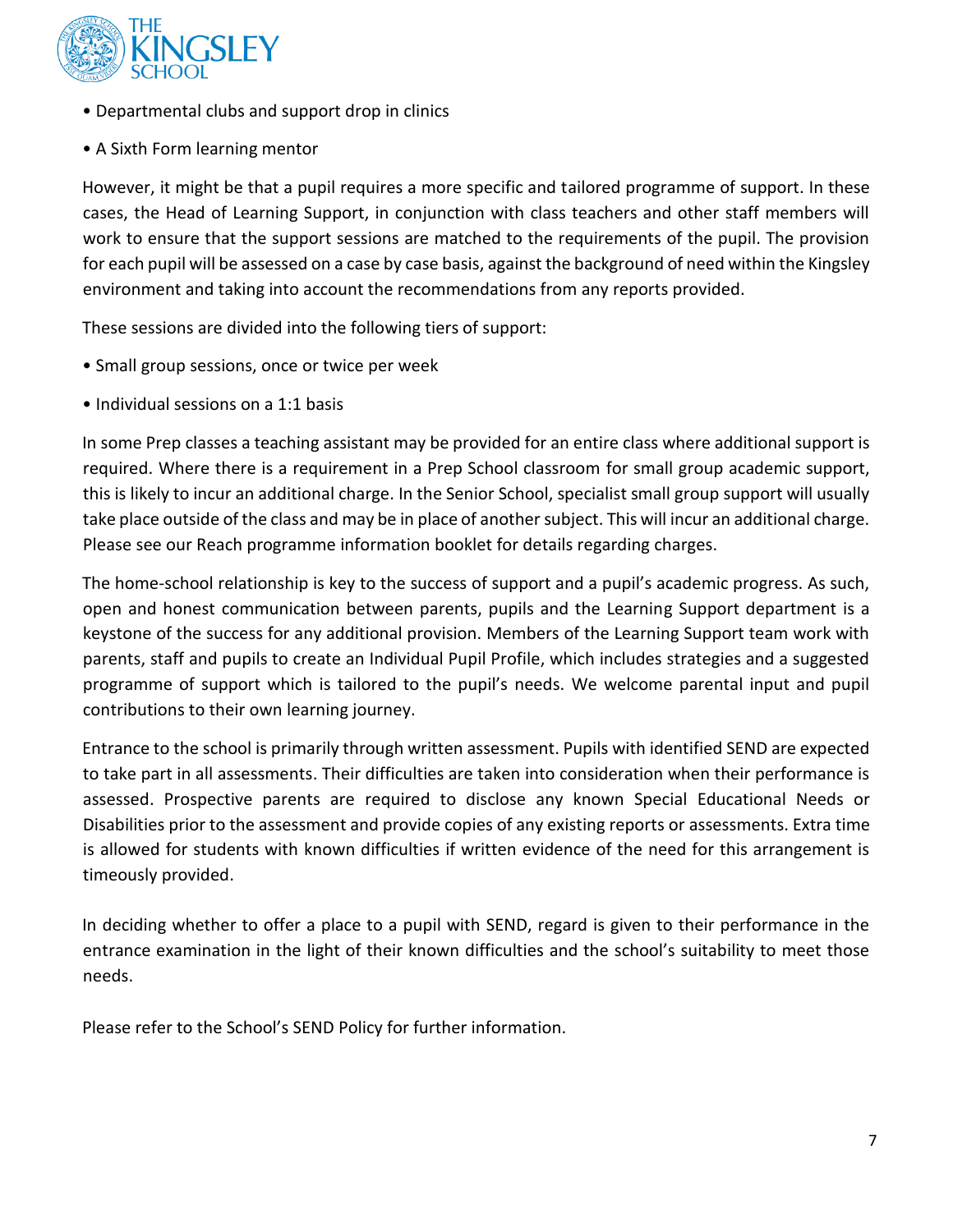

#### **Fees**

The annual fees are set each year by The Governing Body and are published on our website. These fees are non-negotiable.

## **Extra Charges**

As well as the published fees, we publish details of our charges for extra services. These include individual music and drama lessons and external examination fees.

## **English as an Additional Language**

The curriculum is taught in English and pupils will need to meet the required academic criteria in order to be able to access the curriculum. Additional support for pupils for whom English is an additional language may be required. Where available within the School, it will be provided in consultation with parents should a place be offered.

The cost of this additional support will be borne by the parents at an approximate additional charge of £750 per term although this may later dependent upon the extent of support needed.

## **Admissions Register**

The School enters pupils on the Admissions Register at the beginning of the first day on which the school has agreed, or been notified, that the pupil will attend the School. If a pupil fails to attend on the agreed or notified date, the School will undertake reasonable enquiries to establish the child's whereabouts and consider notifying the local authority at the earliest opportunity. We maintain our Admissions Register so that it is accurate and kept up to date. We encourage parents to inform us of any changes whenever they occur.

The School has a safeguarding duty in respect of their pupils and as part of this will investigate any unexplained absences.

# **Admissions Policy for Overseas Students**

It is envisaged that the majority of non-EEA\* overseas student enquiries will be post-16 students entering the Sixth Form.

Applications will be considered for non-EEA pupils aged 3-16, provided they have entered the UK as dependants of their parents or legal guardians and fulfil the admission criteria for local pupils applying for a place.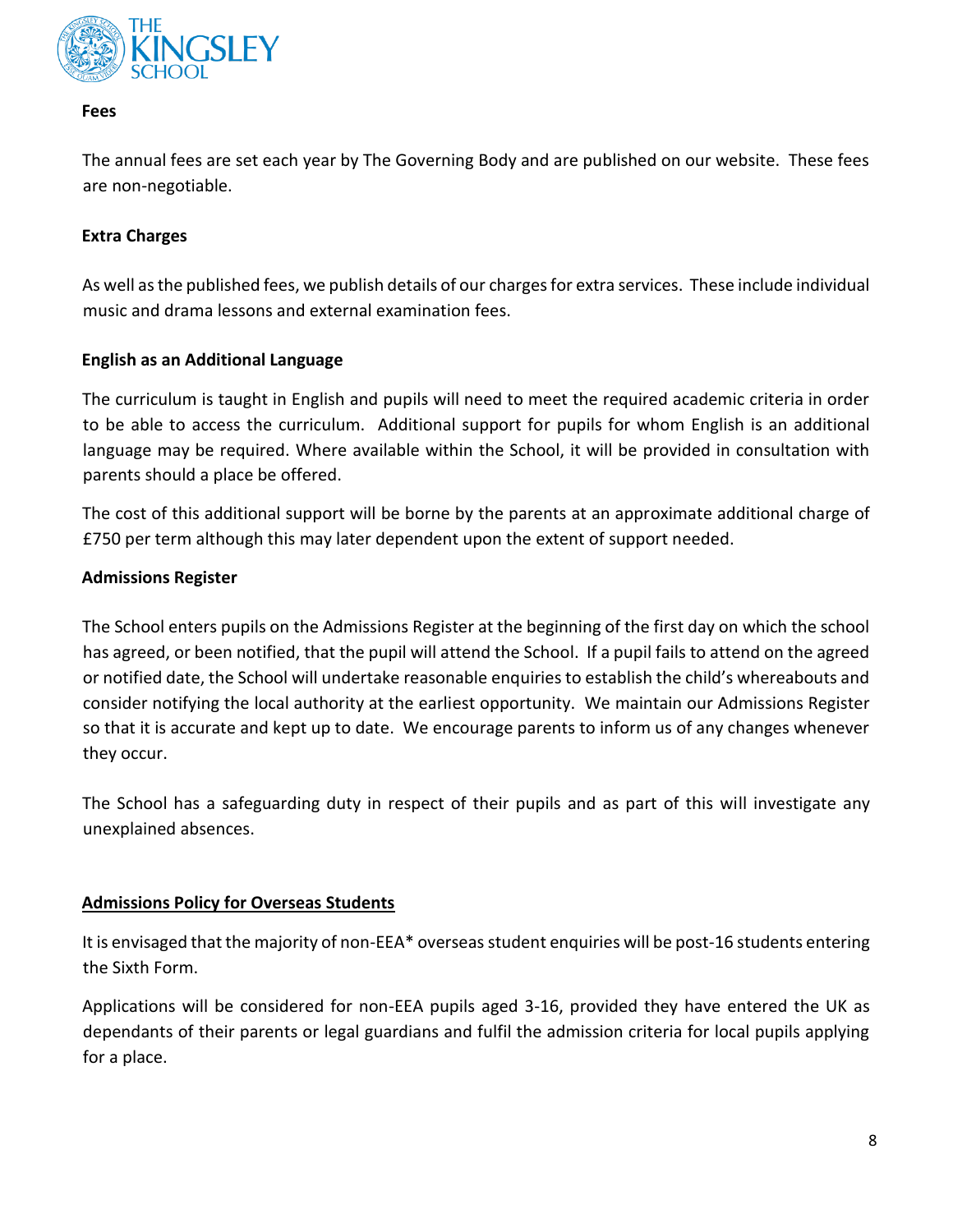

# \*EEA = European Economic Area **Sixth Form**

# **Entry**

# **1. Prospectus**

Following an initial enquiry, the School's prospectus, registration form and related information will be posted (emailed) to parents. They are also available on the school website.

# **2. Registration**

The Overseas Registration Form should be completed by parents, with the personal statement completed by the applicant (see 5f) and returned to the Admissions Registrar with a non-refundable registration fee of UK Sterling £75 per student by bank transfer.

# **3. A Level Choices**

An A level subject options form should also be completed and returned to the Admissions Registrar.

# **4. UK Guardian**

For overseas students who will not be living with their parents in the UK, it is essential that they have a legal guardian with whom they live in the UK, and who is responsible for their welfare. The Kingsley School is an independent day school, and does not offer boarding facilities, accommodation or guardianships. Homestay guardianship provision can be arranged via accredited third parties.

# **5. Entry Criteria**

a) It is important to establish that the applicant has a good command of the English language and will be able to cope with the challenge of learning in this high-achieving school where all lessons are delivered in English. English testing will be carried out by the British Council and students will be retested when they arrive. Applicants should consider the benefits and the demands of learning in an environment where the teaching is solely in English. For sixth form students, we recommend applicants visit [www.IELTS.org](http://www.ielts.org/) [for](http://www.ielts.org/) further information with a view to gaining an appropriate level for UK university entry which may follow sixth form study. Many universities request IELTS Level 6 or 7.

b) To study A levels at The Kingsley School students will need to demonstrate an ability to read, write and communicate in English to the equivalent of an IELTS Level 5. It might be possible for students to sit IELTS via the school.

c) All overseas students wishing to study A levels could be required to sit an entrance examination set by the school. The entrance examination may consist of papers in English, mathematics and aspects of the individual subject wishing to be studied.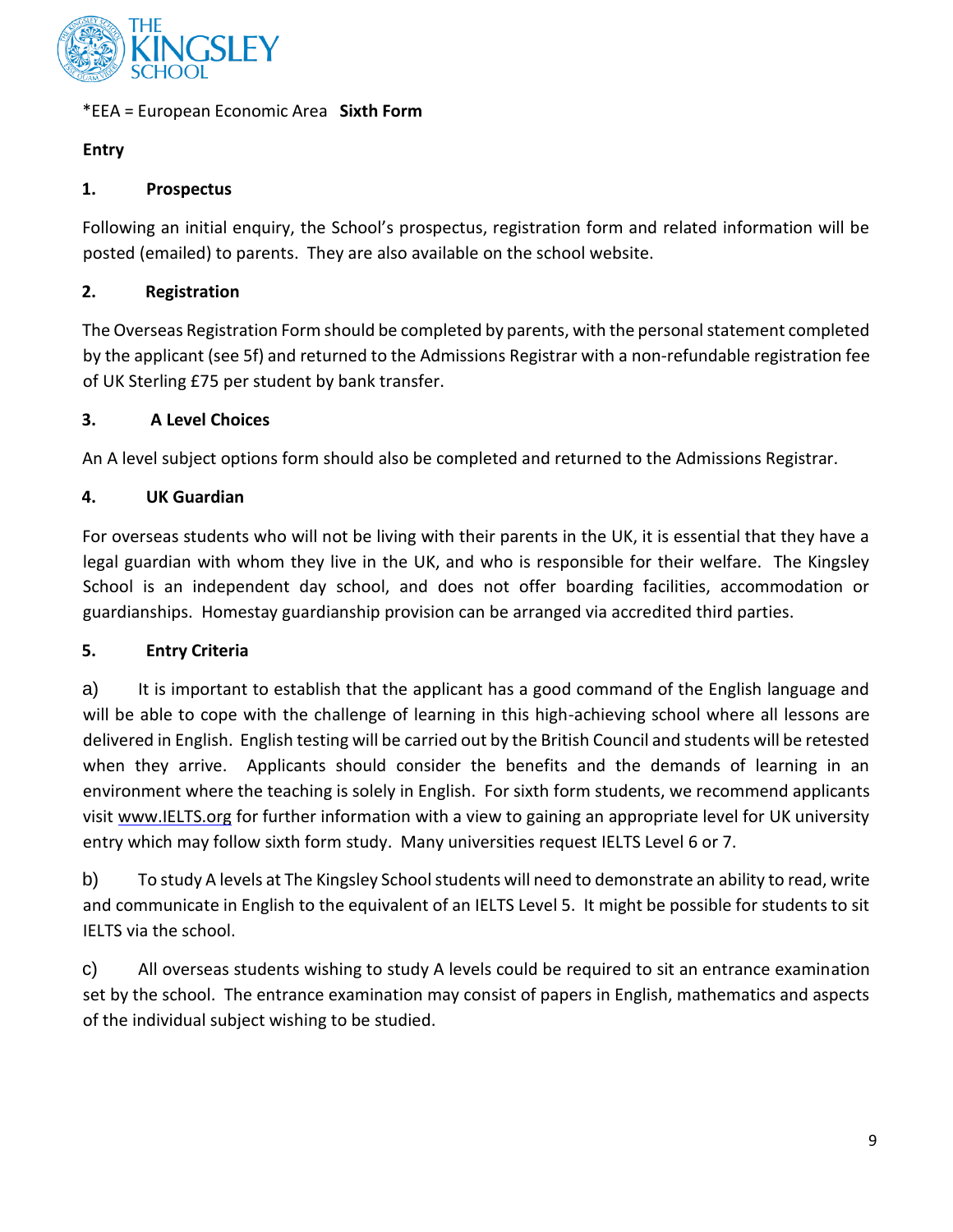

d) Overseas sixth form applicants should attain the equivalent of at least 5 UK GCSEs at grade A\* - C and preferably a minimum grade B in their chosen A level subjects. This is often difficult to equate to overseas examination results. Confirmation of overseas examination results should be emailed to the Admissions Registrar by the student's current school as soon as they are known.

e) The Headteacher has discretion to relax these requirements if it is believed that a particular student would benefit from the education offered at The Kingsley School or Sixth Form. f) A wellpresented personal statement will be required, addressed to the Headteacher and sent to the Registrar, hand-written in English by the applicant (1000 – 1500 words) which might include:

- Your interests and why you enjoy them so much
- What achievements have you had
- Any special positions or responsibilities in or out of school
- Any artistic, sporting, musical or other cultural interests and talents
- Your plans or ambitions for the future: what do you see yourself doing in your adult life
- Why you want to join The Kingsley School and what you would bring out community

f) A favourable academic reference from the applicant's current school will be required which The Kingsley School will request directly.

g) Wherever possible the Headteacher, the Deputy Headteacher or Head of Sixth Form will conduct a Skype/zoom interview.

# **Offer of a place in the Senior School or Sixth Form**

Following a successful application, an offer letter will be presented to the parents of the applicant, who, if they wish to accept the offer, should complete and return the acceptance form with the required fee deposit to secure the place.

Following receipt of a completed Acceptance Form and Fee Deposit, the School will act as a 'sponsor' for the applicant. A Confirmation of Acceptance for Studies (CAS) will be issued to the student which will allow her to apply to the Authorities to gain entry into the UK, via the Home Office UK Border Agency Tier 4, General Student, Points Based System.

# **School Fees**

All payment to the School may be made by bank transfer.

To secure a place at the School, a refundable deposit of one full term's fees is payable with the completed acceptance form. Fees are due and payable in full before the school year to which they relate. There is no provision for instalment payments for overseas pupils.